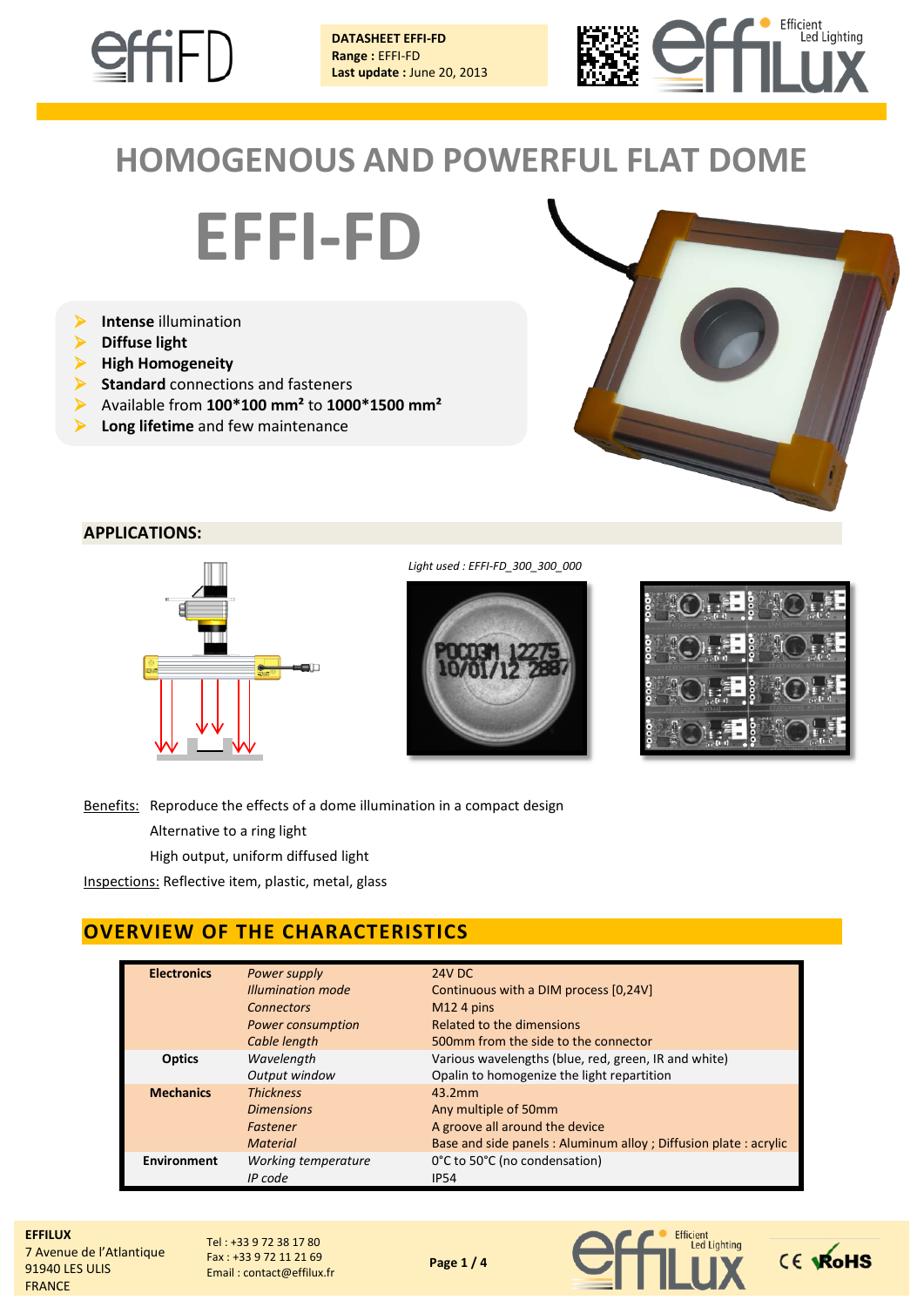# **TECHNICAL CHARACTERISTICS**

#### **How to create the EFFI-FD?**



Additional configurations:

• Position of a single connector

The backlight is designed to present a connector on the longer side of the device. Nevertheless, it can be modified and be placed on the smallest side. *In this configuration, a C is added at the end of the device name.*

Reduction of the size of the edge of the device

Add a 'T' in the reference after the dimension that needs to be reduced.

## **Optical characteristics**

#### *High luminosity and high uniformity*



*Diffused, even illumination of standard dome lights*



**EFFILUX** 7 Avenue de l'Atlantique 91940 LES ULIS FRANCE

Tel : +33 9 72 38 17 80 Fax : +33 9 72 11 21 69 Email : contact@effilux.fr

**Page 2 / 4**



0 20 40 60 80

**deg**





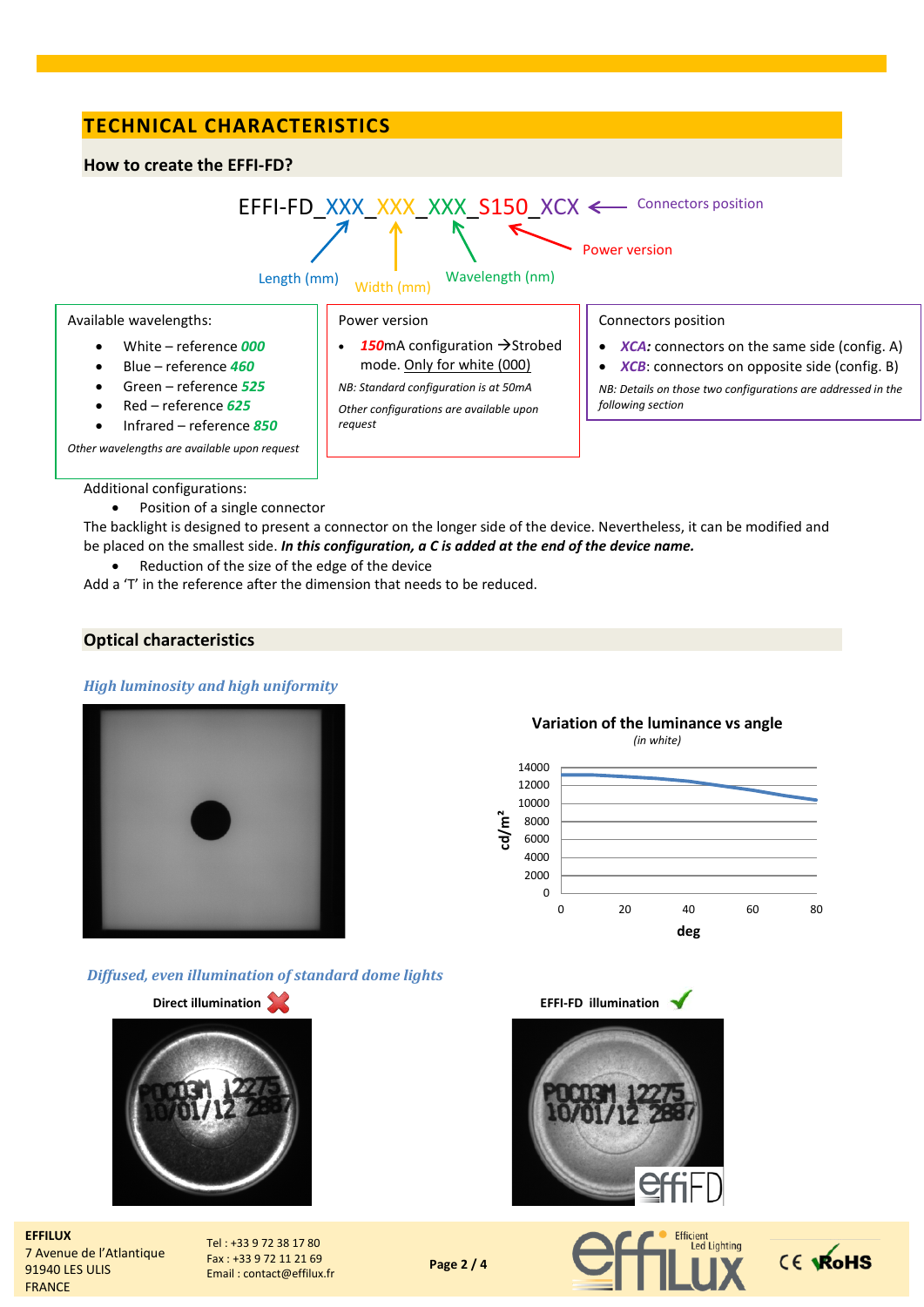### **Electrical characteristics**

#### *Electrical connections of the backlight*

The backlight is connected to the power supply using a 4 pins connector.

|   |        | o<br>45 |
|---|--------|---------|
|   | 2<br>t |         |
| 3 |        |         |
| 4 |        |         |

|   | Pin number   Cable color   Designation |                 |
|---|----------------------------------------|-----------------|
|   | <b>Brown</b>                           | $+24V$          |
|   | White                                  | n.a.            |
| 3 | Blue                                   | <b>GND</b>      |
|   | <b>Black</b>                           | $DIM - max 24V$ |

**Make sure that you never exceed the maximum voltage. The device is supplied with a 24V (±5%) constant voltage source.**



Depending on the size of the device, different configurations are considered.

| White device -<br>50mA |      |                | Optical length (mm) |     |     |     |     |     |     |     |      |      |  |                |                        |
|------------------------|------|----------------|---------------------|-----|-----|-----|-----|-----|-----|-----|------|------|--|----------------|------------------------|
|                        |      | 100            | 150                 | 200 | 250 | 300 | 400 | 500 | 600 | 800 | 1000 | 1500 |  |                |                        |
|                        | 100  | $\overline{7}$ | 11                  | 14  | 18  | 21  | 28  | 35  | 42  | 56  | 70   | 105  |  |                |                        |
|                        | 150  | 11             | 16                  | 21  | 26  | 32  | 42  | 53  | 63  | 84  | 105  | 158  |  |                |                        |
|                        | 200  | 14             | 21                  | 28  | 35  | 42  | 56  | 70  | 84  | 112 | 140  | 210  |  |                |                        |
|                        | 250  | 18             | 26                  | 35  | 44  | 53  | 70  | 88  | 105 | 140 | 175  | 263  |  |                |                        |
| Optical width (mm)     | 300  | 21             | 32                  | 42  | 53  | 63  | 84  | 105 | 126 | 168 | 210  | 315  |  |                |                        |
|                        | 350  | 25             | 37                  | 49  | 61  | 74  | 98  | 123 | 147 | 196 | 245  | 368  |  |                |                        |
|                        | 400  | 28             | 42                  | 56  | 70  | 84  | 112 | 140 | 168 | 224 | 280  | 420  |  | Power          | Amount of connectors   |
|                        | 450  | 32             | 47                  | 63  | 79  | 95  | 126 | 158 | 189 | 252 | 315  | 473  |  | 6 W to 80W     | $\mathbf{1}$           |
|                        | 500  | 35             | 53                  | 70  | 88  | 105 | 140 | 175 | 210 | 280 | 350  | 525  |  | 85W to 170W    | $\overline{2}$         |
|                        | 600  | 42             | 63                  | 84  | 105 | 126 | 168 | 210 | 252 | 336 | 420  | 630  |  | 170W to 270W   | $\overline{3}$         |
|                        | 800  | 58             | 84                  | 112 | 140 | 168 | 224 | 280 | 336 | 448 | 560  | 840  |  | 280W to 370W   | $\overline{4}$         |
|                        | 1000 | 70             | 105                 | 140 | 175 | 210 | 280 | 350 | 420 | 560 | 700  | 1050 |  | More than 370W | Specific configuration |

| Power          | Amount of connectors   |
|----------------|------------------------|
| 6 W to 80W     |                        |
| 85W to 170W    | 2                      |
| 170W to 270W   | З                      |
| 280W to 370W   |                        |
| More than 370W | Specific configuration |

Remark: For devices operating at 150mA, the amount of connectors will have to be discussed.

#### *Electrical behavior of the device*

## **The DIM pin has to be used: if not, the device is OFF.**

Apply a constant voltage*, lying between 0V and 24V*, on this pin.

When a 24V voltage is applied, the device is at full power; if a 0V voltage is applied, the device is completely off.





**Make sure that you never exceed the maximum voltage. The device is supplied with a 24V (±5%) constant voltage source.**



Tel : +33 9 72 38 17 80 Fax : +33 9 72 11 21 69 Email : contact@effilux.fr



**Page 3 / 4**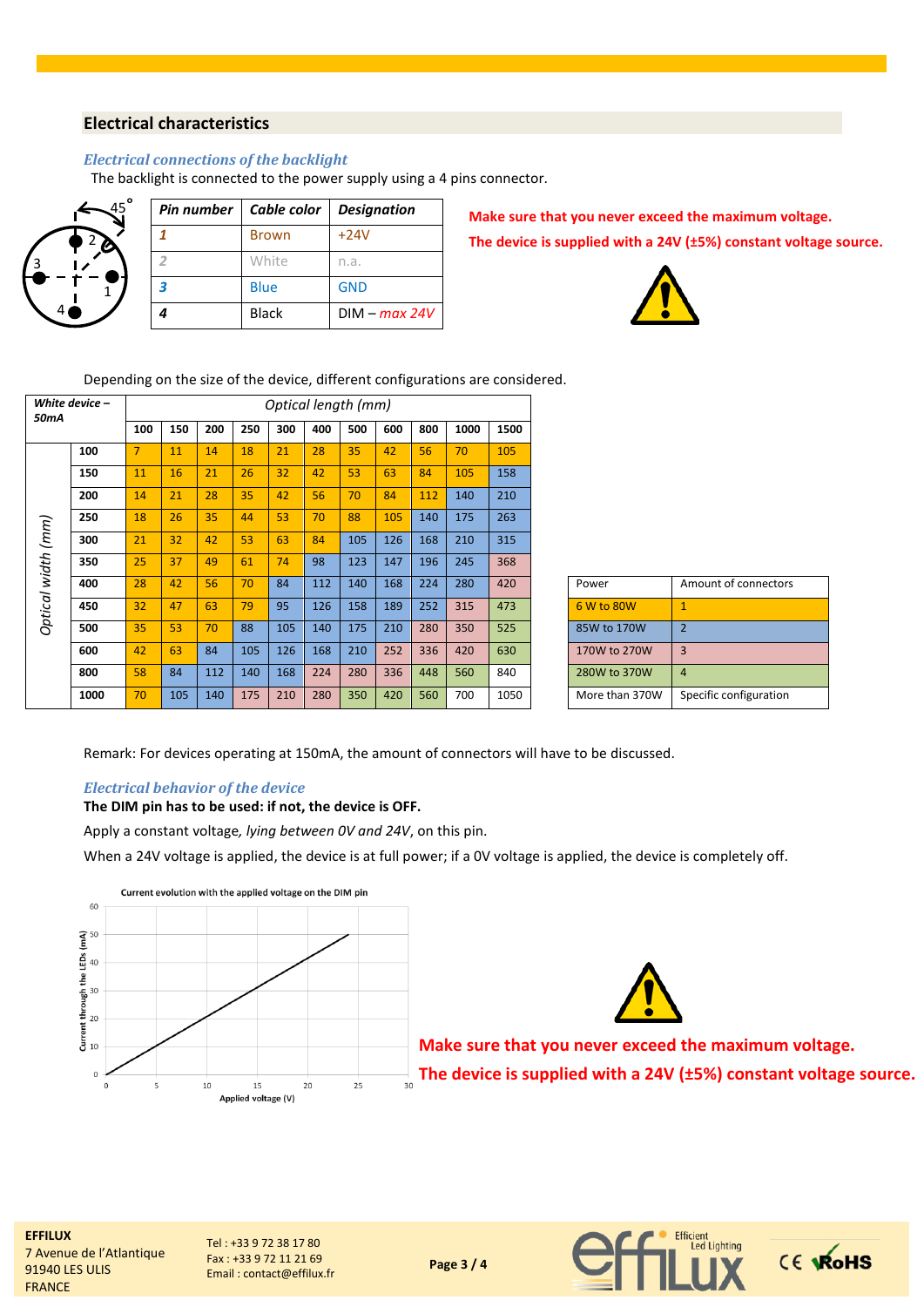## **Mechanical considerations**

#### *Mechanical configurations*



**Page 4 / 4**

**EFFILUX** 7 Avenue de l'Atlantique 91940 LES ULIS FRANCE

Tel : +33 9 72 38 17 80 Fax : +33 9 72 11 21 69 Email : contact@effilux.fr

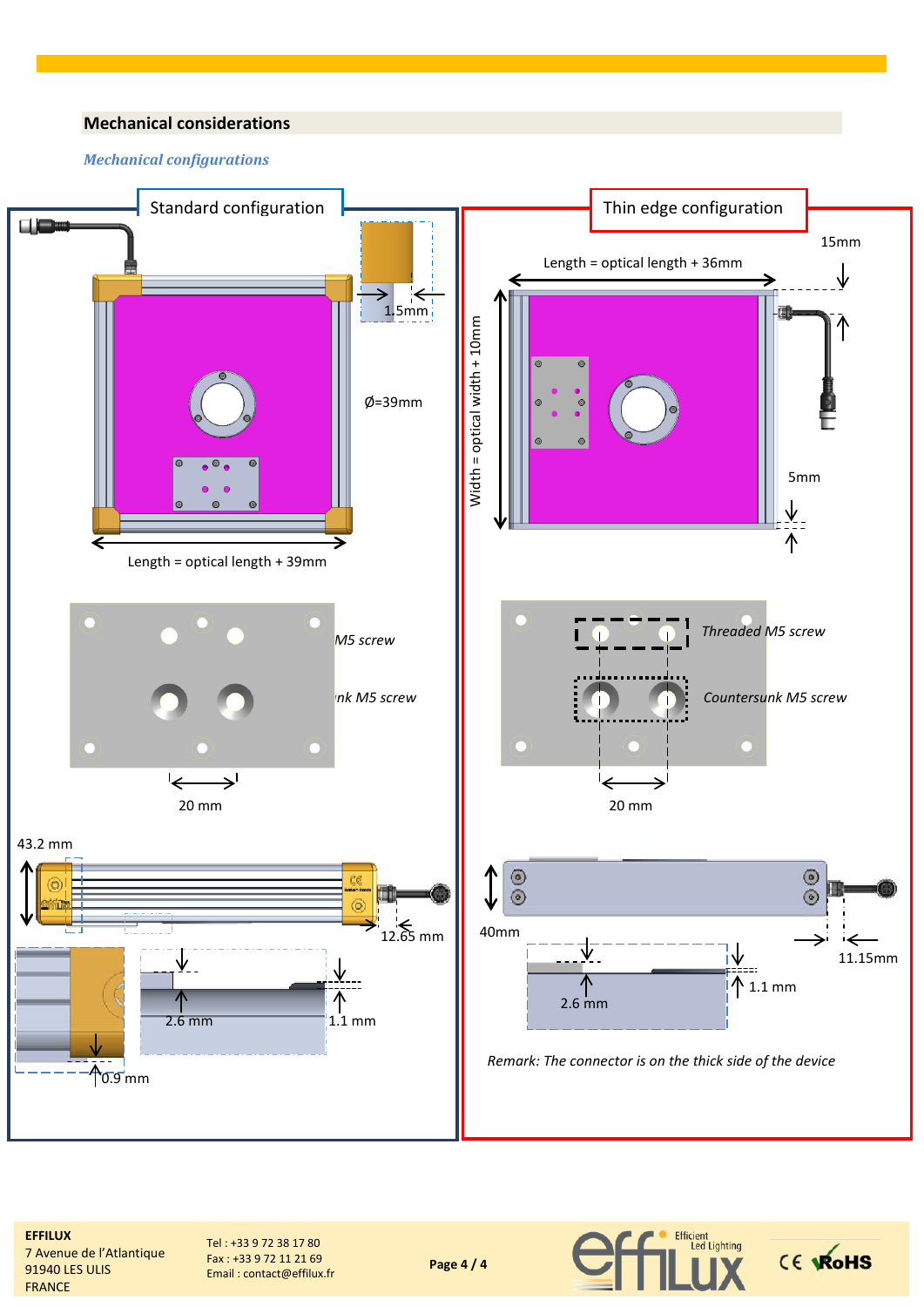

*Description of the accessory*



130mm

*Holes positions and*   $\leftarrow$ → 38.54mm *dimensions to maintain*  14.35mm  $60mm$ 8.31mm *the camera*  $-2$ 11.75mm ૮ ላ<br>}<sub>35</sub> Ø4.3mm  $24.48$ mm $\rightarrow$ ı  $\Leftarrow$  $61.25mm$ m m 98. Ā Ø3.2mm 1m m 58. 120mm 54  $m!$  $\overline{m}$ Ý Ŵ 18.75mm> 28.98mm  $\bigwedge_{19.91m}$ ⋖ 50mm Efficient<br>Led Lighting **EFFILUX** Tel : +33 9 72 38 17 80 CE VROHS 7 Avenue de l'Atlantique Fax : +33 9 72 11 21 69 **Page 5 / 4** 91940 LES ULIS Email : contact@effilux.frFRANCE